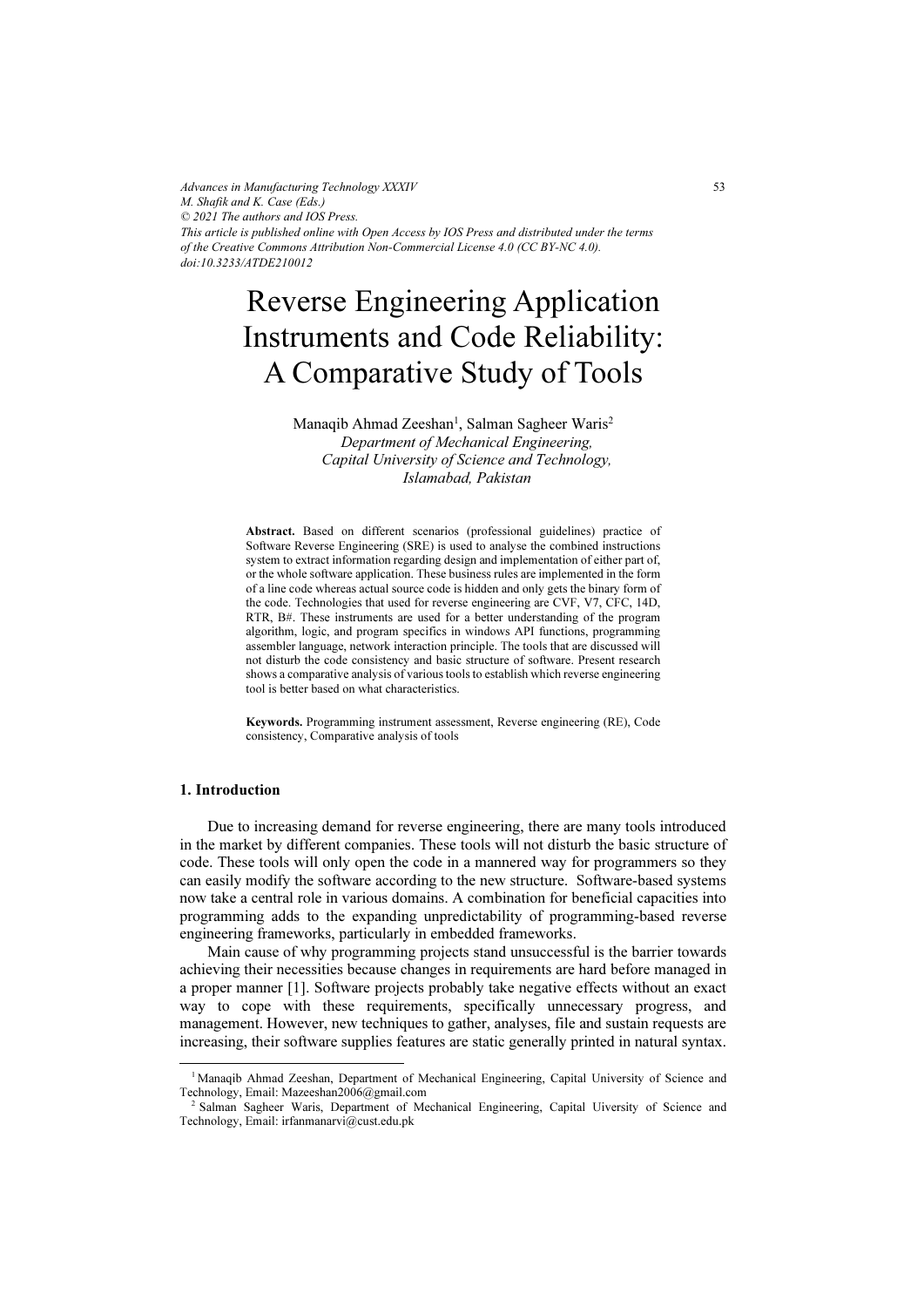Module's properties remain the same whereas new software functions are being developed and utilized. It has been investigated that Reverse engineering (RE) was first used in equipment study, then its possibility of use in programming schemes was observed [2]. Afterwards, reverse engineering tools were made by the end of 80s, organizations then started to use these reverse engineering tools to speed the process of updating of different software [3]. RE can be stated as the method of investigating a previously executed programming system to reveal its design or extract knowledge from that software [2]. These tools can be used to correct (e.g. fix bugs, inform (e.g. alignment with updated user requirements), upgrade (e.g. add new capabilities), or even completely resequence the previous software [3]. RE delivers a new method for the condition of the properties for a structure [4]. RE instruments are effective, however not broadly castoff due to disintegration of this instrument plus the absence of several important types and skills [5]. This method is forever and workable if the foundation code for a structure last. The code group represents that a originator reads the puzzle or file linked to the realist ic model and create a high-level syntactical program (C,  $C + \frac{1}{2}$ , Java, Perl, Ruby, Python and HTML and so on) [6]. In this comparison, the different instruments based on capacities and properties are shown which takes the functions of the software that is to be tested to make it easy to understand. The instruments discussed are good in keeping the reliability of the project file.

# 2. Related Work

RE implications have been widely discussed in the previous years. Regarding RE method, many techniques have been introduced and the most related research works are discussed as:

- ●Schema analysis [7] generally intensive on noticing connections in charge domains and names. This method can assist to recognize absent concepts (e.g. foreign keys).
- ● Data analysis [8, 9] utilized substance excavated from a record. Foremost, this may be expended to observe the folder normalization and also to prove imaginary ideas recommended by different methods.
- ●Screen analysis [10] defined in a way that worker boundaries may also be suppliers of suitable information.
- ●Static [11, 12] and Dynamic [13, 14] program analysis may simply offer data related to ground creating and evocative tags, or to recognizing multipart restraint examining.

Other RE instruments create diagrams using informant cypher. It is impossible to analyse every device [15]. According [16], Raptor can.be a software diagram-based graphical programming environment. Visual to flowchart (VFC) [17] code may be implemented to present its diagrams to MS Office applications including Visio. It was stated [18] that it is difficult for beginners to make flow of a program without the use of diagrams or flowcharts even with pseudo code. While flow charts for large and complicated programs are not feasible. Flowchart acts as a vital role in the preparing systems algorithm design. Without going deep into code programmer can easily understand the code with the help of flowchart [19]. It was stated [20], the usage of the instrument which makes flowcharts to implement visual solutions to correct the program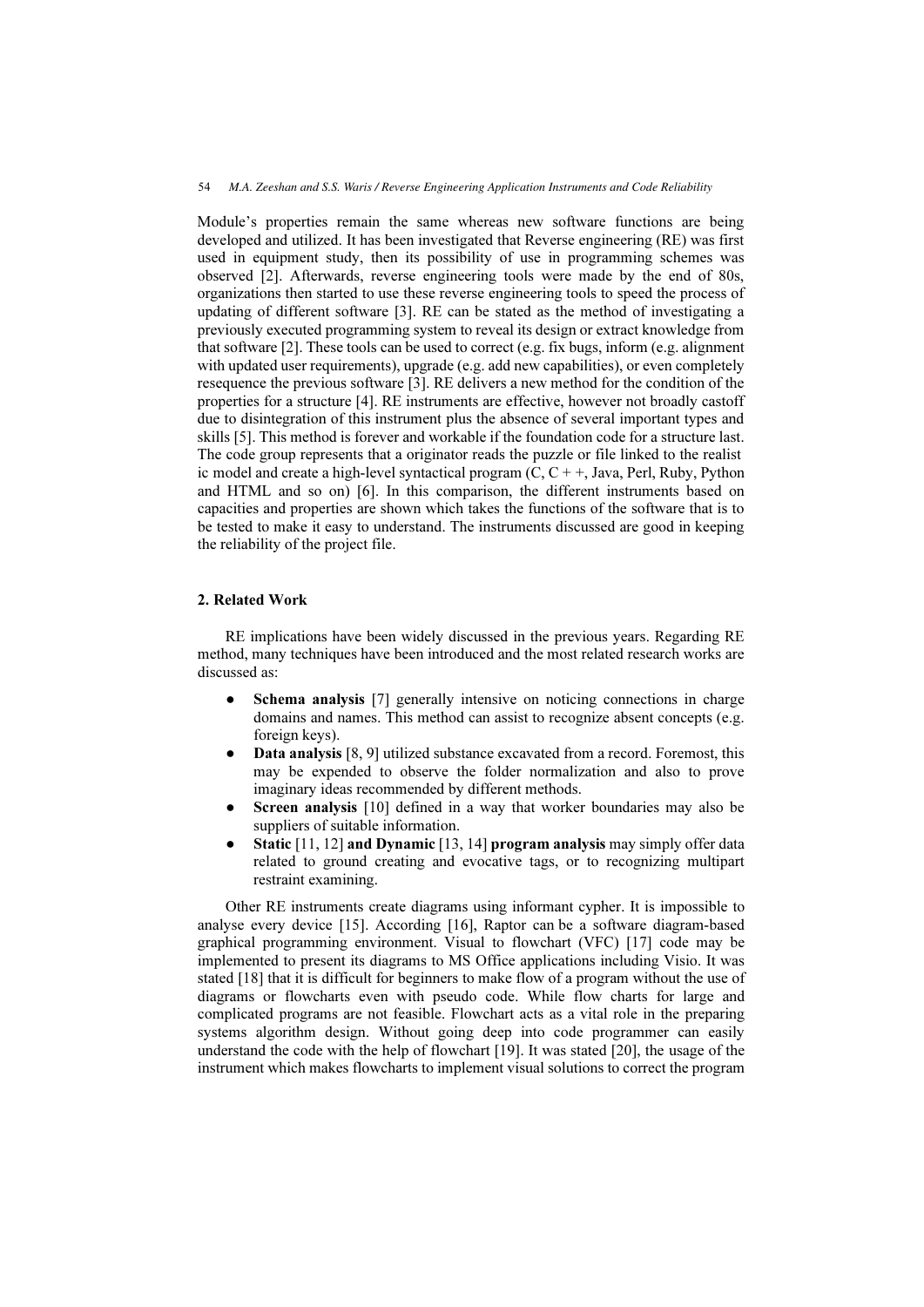code. Having animation feature like flowchart helps the developer to understand the flow of code statements.

## 3. Reverse engineering

It has a long-term convention in various regions, starting from conventional engineering to information-based industries. The collective goal of reverse engineering in all of these areas is the abstraction of knowledge from human-made artefacts. The progression of RE normally initiate with lesser levels of data that define the artefact under study. Higher levels of knowledge and understanding are revealed or synthesized from this low-level information. Thus, RE may be shown as growing the conceptual level of the information which is accessible about the artefact under study. In the software domain, reverse engineering deals with artefacts that are created in the practice of constructing a software structure, most notably the method's codebase. It is best understood by looking at its context and role in software construction and assessment. While the classical software development process refines a system by going through the stages of requirements, design and implementation, reverse engineering starts with the implementation's artefacts and produces higher-level abstractions such as those found in the design and requirements stages as displays in below image.



Figure 1: Relations of reverse and forward engineering [21]

# 3.1. Requirements for Reverse Engineering (RE)

Device arrangement in the RE area has specific characteristics, those can vary domain to domain. It is defined that every domain has its desires for obtainability [21], adjustability, presentation (Performance,) safety [22], or possibility of using (usability)'. Its essential analysis for the reason that it indicates that the specific desires [23] of a definite area can be good assumed by initializing from generic, domain-fair desires [24]. The five major requirements for RE instruments are the following [26]:

- ●Scalability: The instrument needs to be excellently and efficiently deal with a great amount of data. For Example, a display Visualizer should be proficient to render thousands of nodes and curves.
- ● interoperability: A instrument supposed to interact with other instruments. In other means, instruments that interoperate allow them to pass information and control among themselves. This permit to (opportunistically) assemble an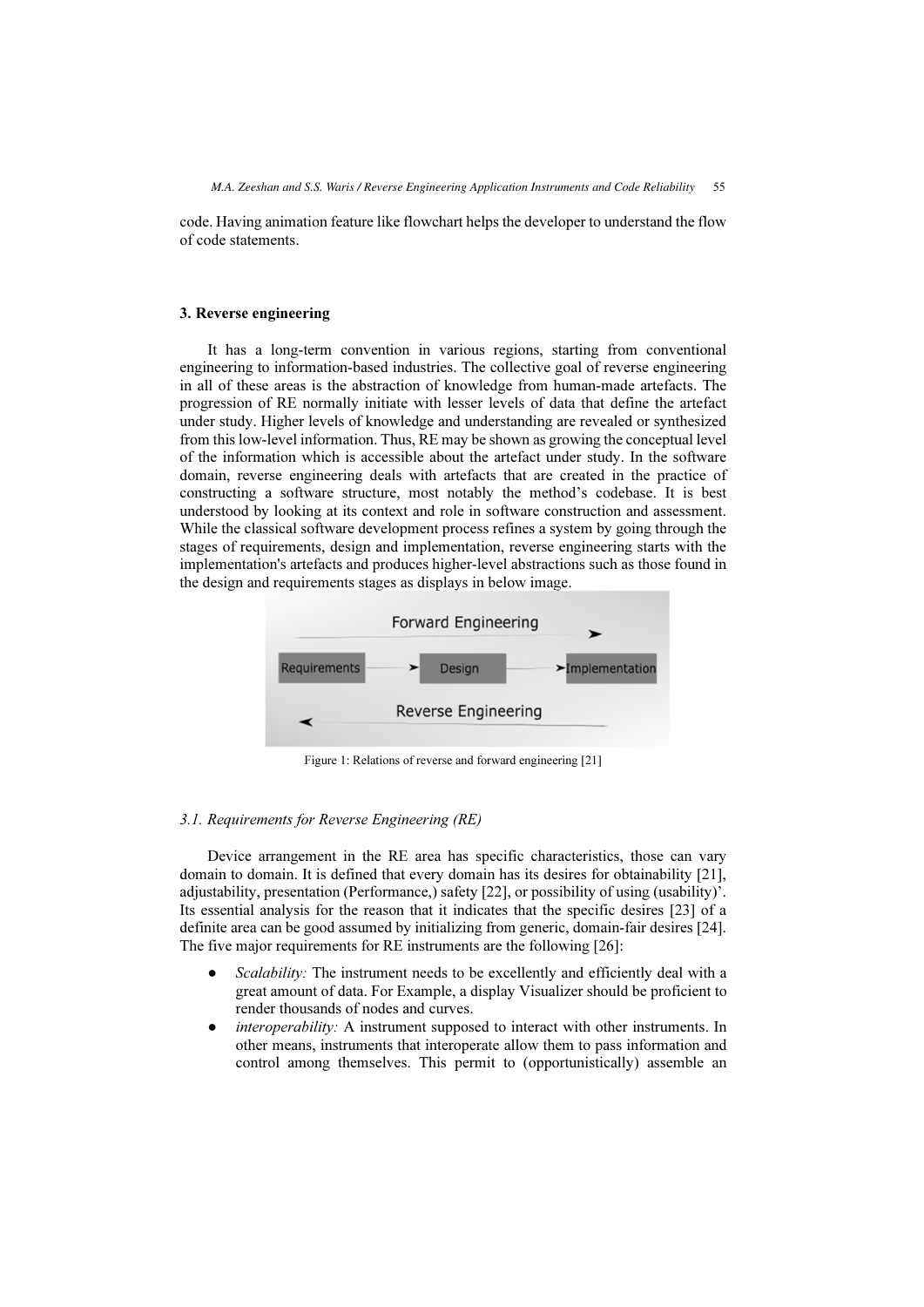instrument arrangement that supports a specific reverse engineering task or process.

- $\bullet$ customizability: A instrument has to be customizable. This is essential because. Reverse engineering tasks are quite diverse and differ from many factors. As a result, reverse engineers should be continuously adapting their instruments to meet changing prerequisites.
- ● usability: An instrument should be usable. Usability provides more satisfied instrument users, escalates the reputation of the instrument and its developers, and reduces costly redevelopment done by user complaints.
- ● adoptability: A instrument supposed to be adopted by an (industrial) user community. One of the many reasons why instruments are not approved by industry is that many of these instruments do not support the right tasks. Conversely, an accepted instrument proves that it is useful in the eyes of its worker.

# 3.2. Purpose of Software Reverse Engineering

The program RE is important because there will always be "old" or else called legacy applications [21]. Nowadays, developers succeed in a huge legacy of current software. Old systems were difficult to understand and sustain because of their volume and complexity along with its past development [22]. To tackle the difficulty of the instructions, reverse engineering tools have been used [23]. Actually, legacy code was used to refer to programs written in COBOL, generally for large mainframe systems. However, current software developers principally use Object Oriented languages like C++ and Java, which means that future legacy code is being written today. Some of the purposes of the technology of reverse engineering software as:

- ● Reverse Designing programming offers a way to recoup lost data by conveying appropriate framework documentation. Recapturing lost data implies commonly the advancement of never open plan reports and recuperating data that has been missed during programming improvement or in any event, during long stretches of upkeep activities. In the vast majority of the cases, the real fashioners are no longer added to the improvement group in the time of a product framework, and visitors may need to do the safeguarding of the framework [21]. In this condition, recuperation of various types of data identified with the product framework becomes fundamental and figuring out strategies offer the methods for recouping lost data and creating different portrayals of a framework, for example, the age of structure outlines, dataflow charts, substance relationship graphs, and so on [22].
- ● Reverse Creating underpins the extenuation of another equipment/programming system or mix into a CASE situation. The progressions of those frameworks likewise need adjustments of the particular application, Since the improvement of uses is commonly not totally free of the hidden equipment/programming stage [21].
- ● The strategies for figuring out gave programming reuse through encouraging help for the definition, augmentation and ID of returnable segments inside current frameworks [21].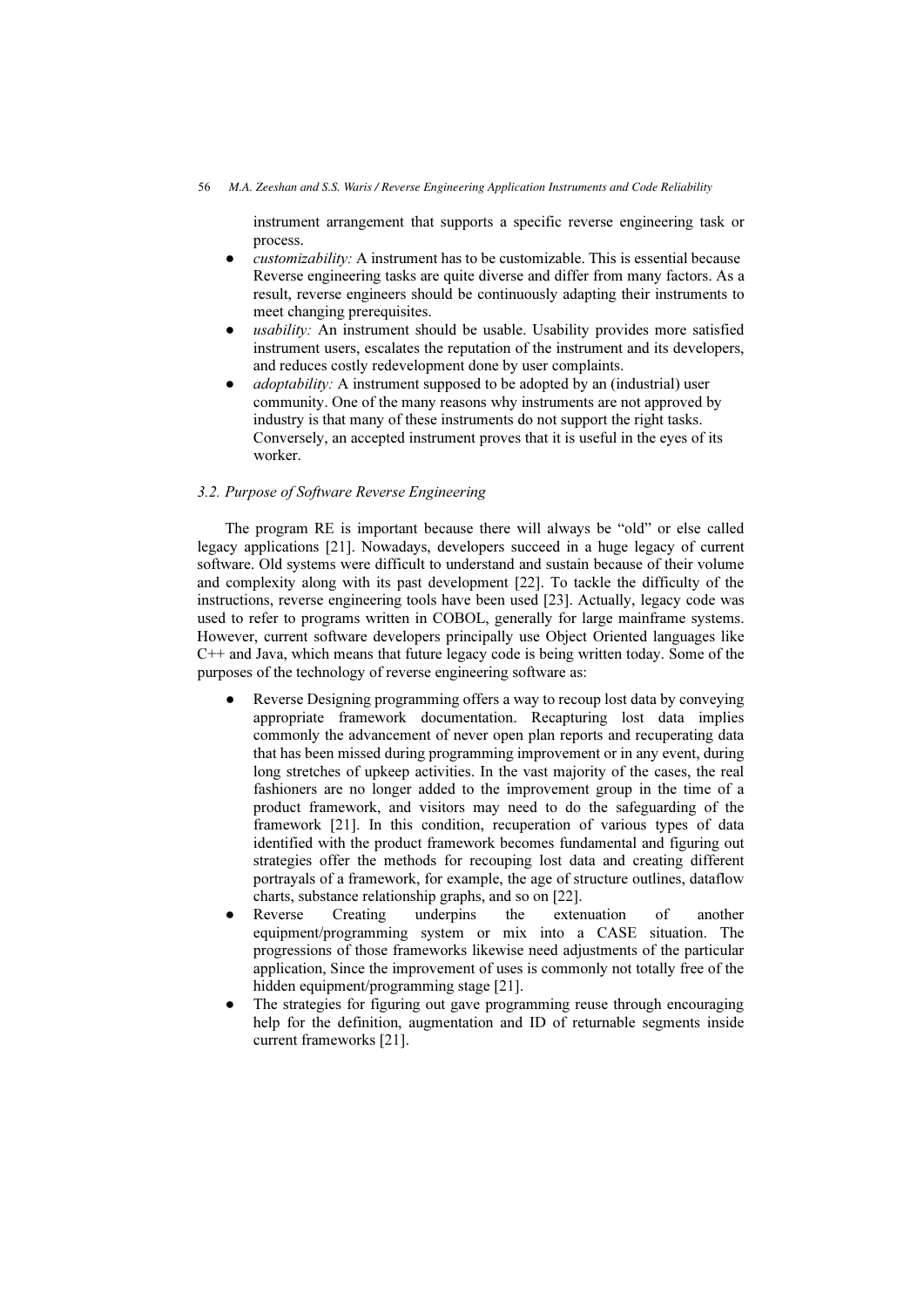- ● Reverse creating gives remedial and versatile assurance by numerous strategies, for example, offering extra documentation and recreating. Figuring out of programming or equipment frameworks should be possible to help undocumented document designs or undocumented equipment peripherals subsequently offering help for interoperability and empowering the product to stumble into a few equipment stages [21].
- ● instructions Figuring out can be sent for security review, expulsion of duplicate insurance, avoidance of entrance limitations frequently existent in customer gadgets, adjustment of installed frameworks, internal fixes or rehabilitation, empowering of extra highlights on minimal effort equipment or should be possible for the insignificant fulfilment of interest [24]. This reason may seem corresponding to encroachment on proprietary rights; yet for scientists, it is perhaps a form for patent encroachment [25].
- ● Instructions Figuring out gives the procedures to moral hacking [ a word for the training, by them with adequate aptitudes and along the development consent of the framework proprietors, of infringement into PC frameworks to show safety shortcomings. The thing, moral programmers, have a helpful undertone, is related with those utilizing their aptitudes for real reasons, for example PC safety specialists working framework exploration or weakness analysis to more readily protect in contradiction of assaults. This is rather than a dishonest programmer, having a negative meaning, signifies unapproved people who break into PC frameworks for ill-conceived purposes – in this manner being interchangeable with saltines [26].

# 3.3. Reverse Engineering Process

Once making a RE task, the RE surveys a special method. RE is a method of discovery that takes the scheme's artefacts as input and produces information about these artefacts as output. The definition does neither mandate the process's inputs nor its outputs. Reverse engineering has continually broadened and adapted its inputs as well as its outputs in its quest to provide more relevant information to engineers performing reverse engineering tasks.

Suppose the (basic) C code in image 2. In this situation, the extractor must represent the C functions within the source (i.e., main, f, and g) along with the calls within the functions. While the abstraction of such data may seem marginal at first glimpse, some cases make it problematic or impossible to gain full and accurate information. Calling a function employing a function pointer makes it hard to recognize the call and also doubtful the target of the call. C pre-processor directives may further intensify the call graph abstraction process since macro calls and function calls are lexically unintelligible and since the function names can be accumulated using the pre-processor concatenation operator.

 $/*$  file main.c \*/  $/*$  file utils.c \*/ void main() { ...  $f()$ ; ...  $g()$ ; ... } void  $f() \{ ... q(); ... \}$ void  $g()$  { ...  $g()$ ; ... }

Figure 2: Sample C program (written program during practices) [14]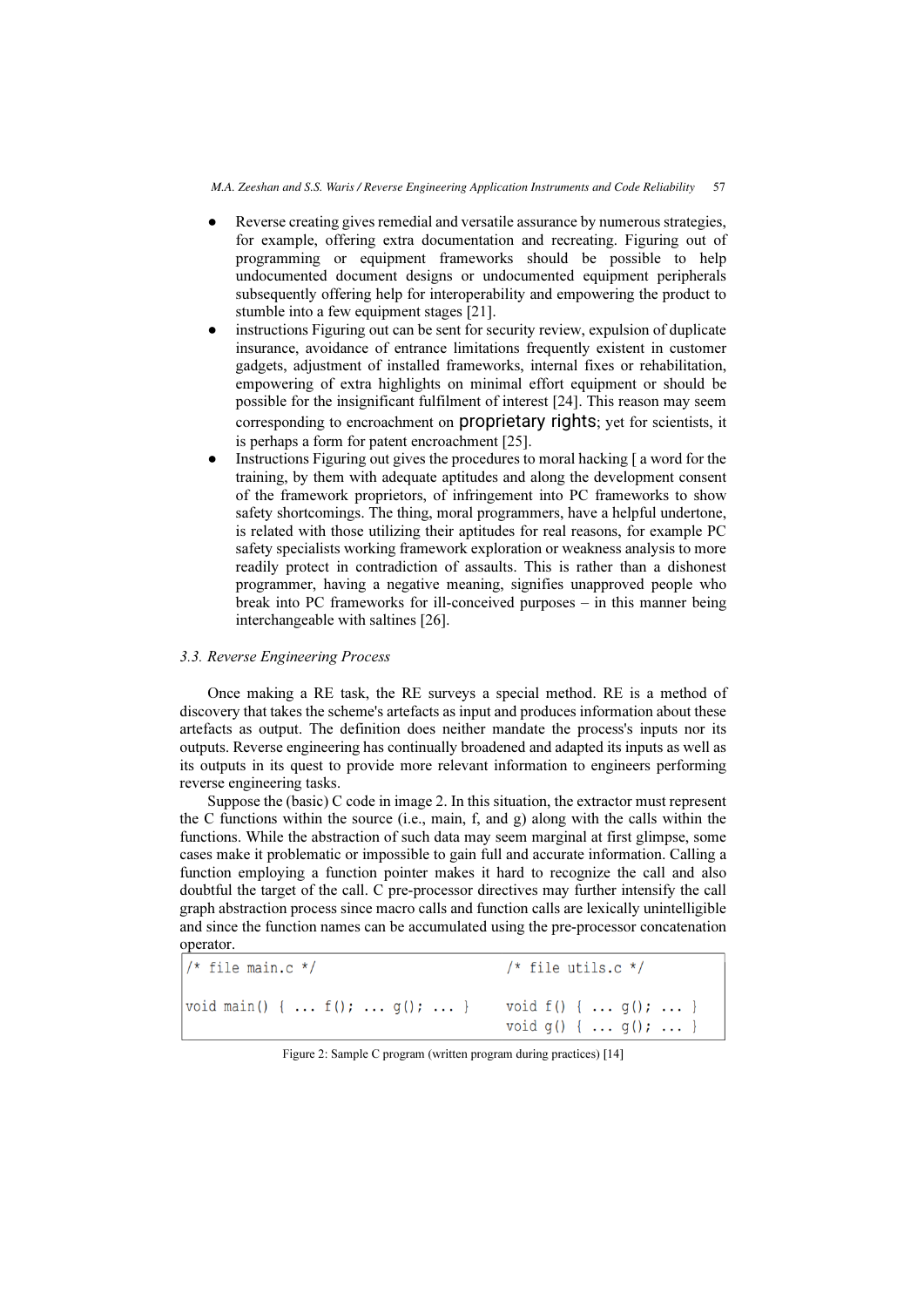If one defines the thing assessment driven instrument creating to point out which instrument assessment should be an important portion of an instrument creating exertion. Assessment should be measured not for an addition but also while the complete instrument-creating project. "Sensalire et al" stated an instrument evaluation round that comprises 4 steps [27] (Image 3). This sequence describes that instrument creating is an iterative action that obtains response by directing evaluations. In the reverse engineering environment, there is a growing understanding that instrument estimations are desired to improve the field.



Figure 3: Instrument creating and instrument evaluation sequence [27]

A method to instrument creating that is estimations-driven and concept-grounded has to track a relatable procedure that comprises concepts, investigates, and instrument creating [28]. The procedure involves 'some iterative stages of project, enlargement, and evaluation' and has been used on the SHriMP instrument. Image 4 represents an interpretation of the method repetitions with SHriMP as the subject instrument. Assessment of the instrument's strategy and execution can be proficient by experimental studies constructed by observation of instrument users [29]. This sequence is implanted in a higher repetitive sequence for recovering the original theory.



Figure 4: Sequences of the instrument creation, testing, and scheme creation [27]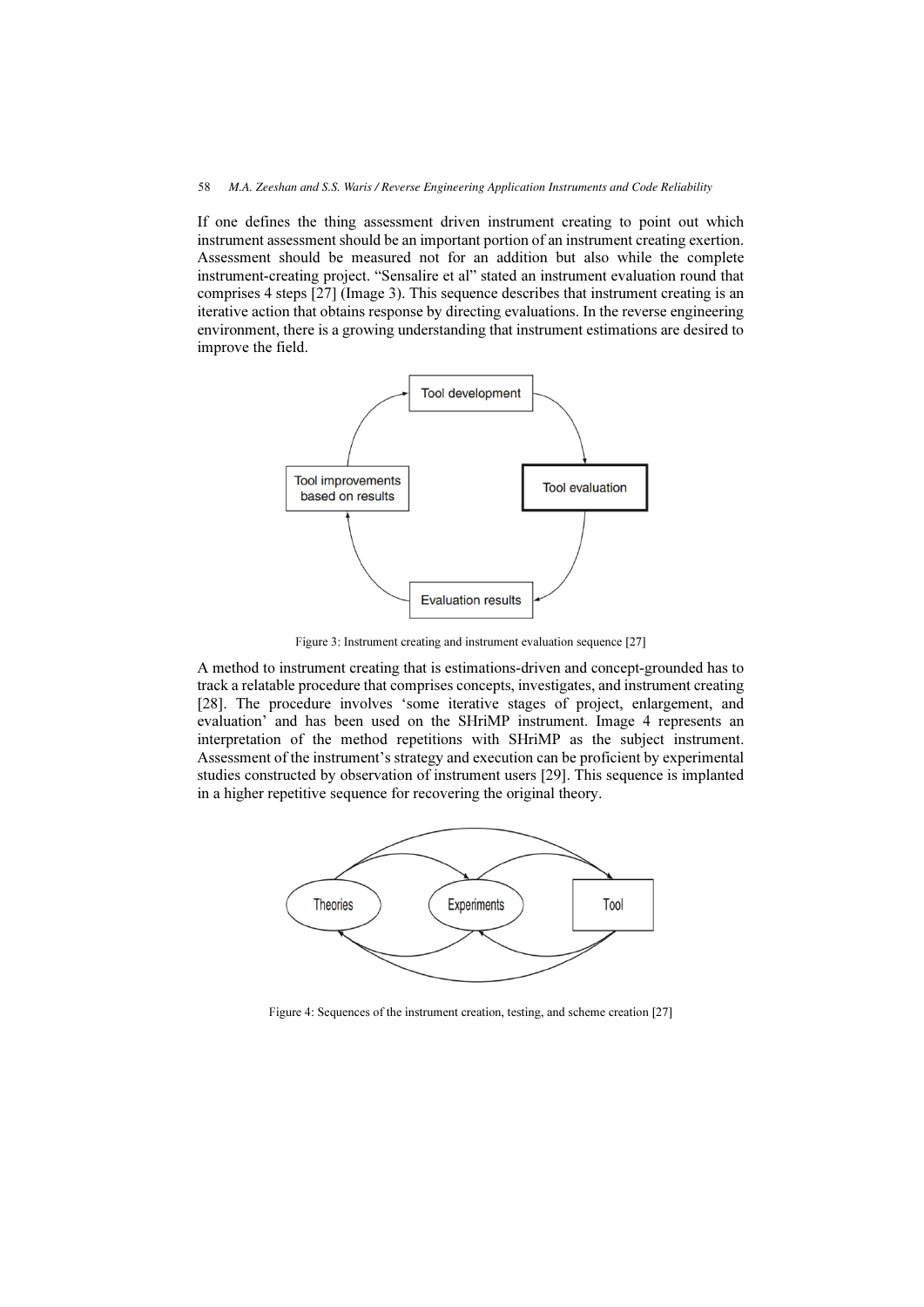#### 4. Supporting Instruments

There are 6 RE instruments for the evaluation which create flow-charts considerably, everyone indicates a diverse group of RE instruments.

#### 4.1. Software Code Visual to Flowchart (CVF)

CVF produces software which helps programmers comprehend and file source code. The flowchart vision auto upgrades indicating the database normally as every line passed keen on the CVF script chequer [30].

CVF [17] considered to imagine the practical encryption of some difficulty. This mechanism is finest with implementable code, then it can further spend a nonimplementable affirmation. For the best outcomes, think to expel the nonprocedural measurements, as they bring about the messiness in the graph every now and then. You can envision a total instructional code archive, a solitary class, a solitary system or only a section of it. Code to Flowchart endeavors at the announcement level and couldn't care less about the centerpieces of different articulations, for example, the Booleans in an ifexplanation. CVF arranges C, C++, VC++, VB, VBA, Qbasic, VBScript, ASP, Visual C#, VB.NET, Visual J# .NET, VC++,.NET, ASP.NET, Java, JSP, JavaScript, Delphi, Pascal, PowerBuilder, PHP, FoxPro.

#### 4.2. Visustin v7

Visustin is a type of software which was used for making flowchart and images out your code and gets it to the stream graphs fundamentally. Visustin peruses the if and else explanations, circles and hops and constructs a graph completely unavoidably. Visustin flow charts ABAP, Action Script, Ada, ASP, numerous low level computing constructs, BASIC, .bat and others [31].

The graphs picture your code and alternatively the remarks also. Use stream charts in your undertaking documents. Spare documents in BMP, GIF, MHT,.EMF and other designs. It demonstrates both code and flowchart.

#### 4.3. Imagix4D

Imagix4D instructs the designers to understand difficult or heritage C, C++ and Java source code [32]. You are able to accelerate your progress, upgrade, reuse, and examination with the use of this tool.

You can likewise for all intents and purposes locate a wide extent of points identified with your programming - control courses of action and information use. These are all centred around Imagix4D's for exact fixed assessment of source code. Learn unused code, oust errors due to broken comprehension, get recently recruited employees onboard quicker, dedicate a period creating and not perusing total code.

You can outwardly investigate an extensive scope of parts of your product control arrangements, information use, and legacy. All dependent on Imagix4D's exact static examination of code. For complex capacities that may comprise of several lines of code,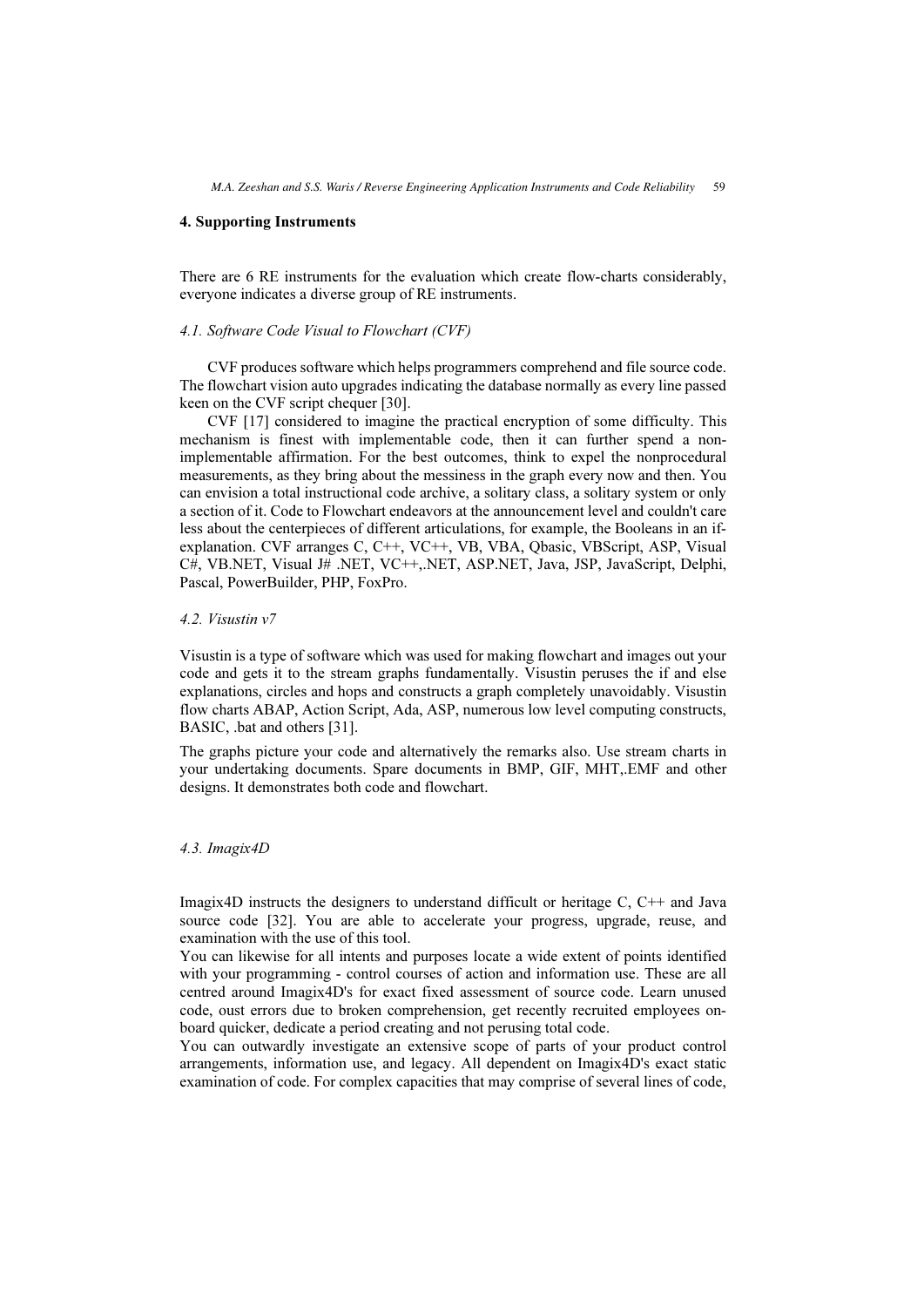can help in more rapidly handle the interior rationale of the daily practice. A FlowChart outline presents total inner rationale, of a solitary capacity at once.

# 4.4. Code to Flowchart Converter

Code to Flowchart Converter can hastily deliver flowchart from the code of software [33]. This apparatus is likewise valuable for program originators and documentation scholars. Software engineers can without much of a stretch access get venture review by utilizing Code to FlowChart Converter. [34] and software engineers can screen their changed code associations consistently. Code to FlowChart Converter promptly shows the source code. It encourages report scholars with a visual flowchart. Those graphs make an archive author exceptionally clear consideration which is critical to their composition. Code to FlowChart Converter upkeep to completely extend the flowcharts, in any event, when there are different columns of code. Code can be shown in a tremendous flowchart. It chains punctuation featuring of code, it implies, when you check any coherent box on the stream graph, the related code will be featured, it encourages developers to discover blunders in an accommodating manner Code to FlowChart Converter supports to appropriate flowchart to Visio, MS Word, XML, SVG, BMP.

# 4.5. Raptor

The primary objective of Raptor is to refine the critical thinking aptitude of students just as evading punctuation blunders [28]. This device images out how to produce and complete highly contrasting flowcharts by moving entire structures onto the flowchart. This instrument supports the techniques and exhibits alongside recommended a library of inborn strategies to perform IO with text documents and characterize the data sorts of factors. In light of the centre region, the Raptor can change flowchart into code. The program isn't balanced, which could prompt linguistically off base code and not implementable without important manual adjustment in a fringe domain.

Besides, the fledgling developers can face extra issues generating flowcharts of codes. Additionally, it would not be able to keep up the improvement of program testing, troubleshooting just as discovering abilities. Its merits referencing, absence of some noteworthy attributes like code review and syntactic special cases would balance out the code age's depiction of Raptor [35].

# 4.6. B#

 $B#$  is an instrument dependent on Window applications. In  $B#$  the code would be produced in flowchart [36]. As articles are included, the software engineers decide pertinent boundaries that are linguistically tried, and any blunders are presented to the developers. This instrument additionally gives software engineers to see the association among code and flowchart which are on each other. Along these lines, synchronizing would be one of the undeniable highlights of B#. At the point when software engineers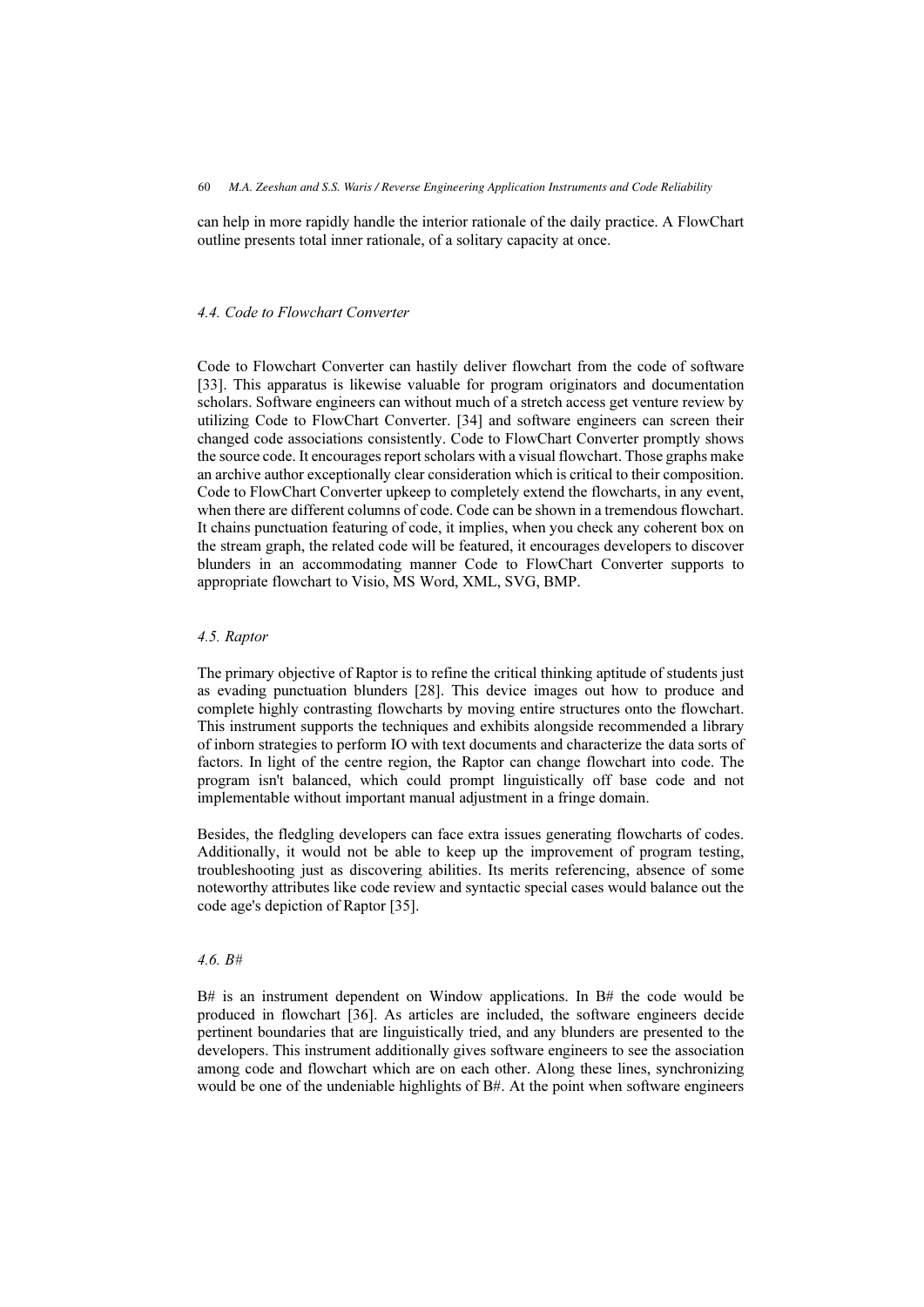pick the module of the flowchart, the related line of code will be featured. Additionally, this instrument gives an imagined program finishing by featuring each and every factor of the flowchart. Flowchart arrangement for this apparatus isn't coordinated with standard stream diagramming rules; therefore, B# isn't in accordance with the stream outlining portrayal regularly used.in reading material. Henceforth, B# won't be a movable program structure technique and toward the beginning, it should to be engaged with additional learning [36].

 $\bullet$ Instrument Collection Criteria

Table 1 shows the highlights of the devices. The chose apparatus ought to likewise be either under dynamic current turn of events or be identified with logical distributions of programming support.

CVF: Code Visual to Flowchart V7: Visustin CFC: Code to Flowchart I4D: Imagix 4D RTR: Raptor  $B#$ 

| <b>Instrument Features</b>             | <b>CVF</b><br>$[17]$ | V7<br>[31]       | CFC<br>$[34]$    | 14D<br>$[32]$    | <b>RTR</b><br>[16, 35] | R#<br>[36]       |
|----------------------------------------|----------------------|------------------|------------------|------------------|------------------------|------------------|
| Flowchart automatically                | $Y_{\cdot}$          | $Y$ .            | Y.               | Y                | Y                      | Y.               |
| <b>Structural Rules Enforced</b>       | $N_{\cdot}$          | $N$ .            | Y.               | $N$ .            | $N$ .                  | $N$ .            |
| Language-Independent                   | $N_{\cdot}$          | $N$ .            | $Y$ .            | Y.               | $\cdot N$              | $Y$ .            |
| Engineering<br>Reverse<br>Concept      | $N_{\cdot}$          | $N_{\cdot}$      | $Y_{\cdot\cdot}$ | $N_{\cdot}$      | $Y$ .                  | $N$ .            |
| Highlight capability of<br>Source Code | $Y_{\cdot\cdot}$     | $N$ .            | $\cdot$ N.       | $Y_{\cdot\cdot}$ | $N$ .                  | Y.               |
| OS Dependency                          | $N_{\cdot}$          | $Y_{-}$          | Y                | $Y_{-}$          | $Y_{-}$                | $Y$ .            |
| Code Review                            | Y.                   | $Y$ .            | $N$ .            | Y.               | $N$ .                  | $N$ .            |
| <b>Bulk Charting</b>                   | $\cdot N$ .          | Y.               | $N$ .            | $N$ .            | $N$ .                  | $N$ .            |
| Combine<br>Data<br>and<br>Diagram      | $Y_{-}$              | $N_{\cdot}$      | $N$ .            | Υ.               | $N_{\cdot}$            | $N$ .            |
| Restructure                            | $Y_{-}$              | $Y_{-}$          | $N$ .            | Y.               | $N_{\cdot}$            | $N$ .            |
| Multi-page Print                       | $Y$ .                | $Y$ .            | $\cdot N$ .      | Y.               | $N_{\cdot}$            | $N_{\cdot}$      |
| <b>Edit Flow Chart</b>                 | $Y_{-}$              | $Y$ .            | $\cdot N$ .      | Y.               | Y.                     | $Y$ .            |
| Error Feedback                         | $\cdot N$ .          | $Y_{\cdot\cdot}$ | $Y$ .            | $Y$ .            | Y.                     | $N$ .            |
| <b>Static View</b>                     | Y.                   | $Y$ .            | $Y$ .            | $Y_{\cdot\cdot}$ | Y.                     | $Y_{\cdot\cdot}$ |
| Performance                            | High                 | High.            | High             | . High           | High.                  | High.            |
| Clarity.                               | High                 | High.            | High             | High.            | High                   | High             |

Table 1: Instruments Comparison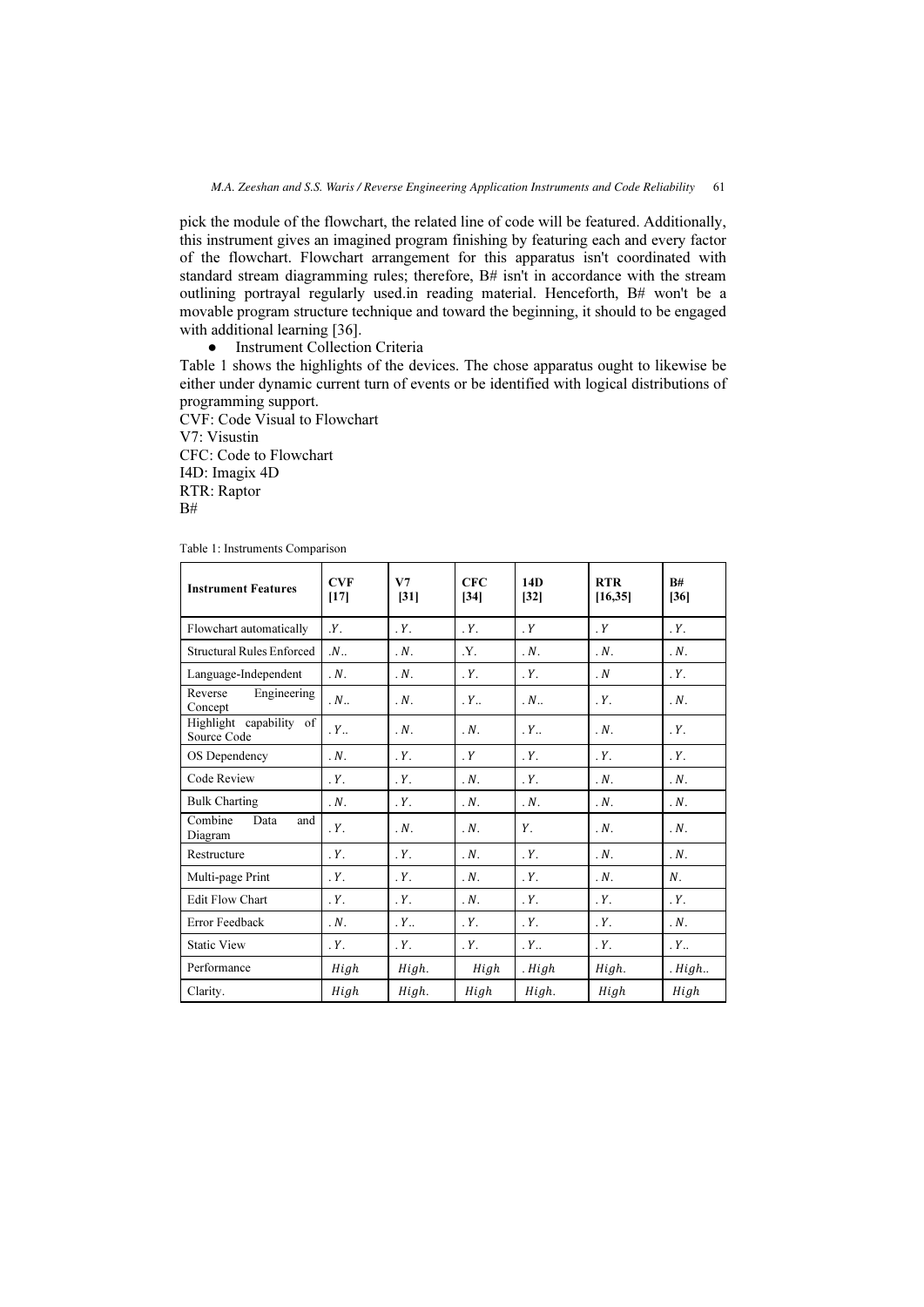#### 5. Conclusions

We have gathered some data of some features for each reverse engineering tool that was needed by programmers to update old software into new ones. According to our research the comparison of various instruments that were used for Reverse engineering by using Table 1 (Tools Comparison) on the basis of Flowchart, Structural Rules, Language-Independent, Reverse Engineering Concept, highlight capability of Code, Restructure, Edit Flow Chart, Performance and other features, the best reverse engineering tool is 14D best of all because the purity and the performance of this tool is high than the rest. Moreover, it also provides flowcharts for better understanding of developers. This tool is language independent which means it provides a common interface so there would be no difficulty in understanding and operating it. RE tool 14D shows the editing history to the developer in the form of a flow chart so he can easily see where changes were done.

#### References

- [1] J. M. E. Garcia, Requirements Change Management based on Web Usage Mining. PhD thesis, UNIVERSITY OF PORTO, 2016
- [2] E. J. Chikofsky and J. H. Cross, "Reverse engineering and design recovery: A taxonomy," IEEE Software, vol. 7, no. 1, pp. 13–17, 1990
- [3] H. Bruneliere, J. Cabot, G. Dupe, and F. Madiot, "Modisco: A model-driven reverse engineering framework," Information and Software Technology, vol. 56, no. 8, pp. 1012–1032, 2014
- [4] E. J. Chikofsky, Reverse engineering and design recovery: A taxonomy. IEEE Software pages 13–17, Jan. 1990
- [5] Muller H.A. Wong K., Tilley S.R., Reverse Engineering: A road map, proceedings of a conference on the future of software engineering, International conference on software engineering, 2000
- [6] D. Harel, "Statecharts: A Visual Formalism For Complex Systems," Science of Computer Programming, 2007
- [7] W. J. Premerlani and M. R. Blaha, "An approach for reverse engineering of relational databases," in Reverse Engineering, 1993., Proceedings of Working Conference on, pp. 151–160, IEEE, 1993
- [8] R. H. Chiang, T. M. Barron, and V. C. Storey, "Reverse engineering of relational databases: Extraction of an EER model from a relational database," Data & Knowledge Engineering, vol. 12, no. 2, pp. 107– 142, 1994
- [9] N. Pannurat, N. Kerdprasop, and K. Kerdprasop, "Database reverse engineering based on association rule mining," arXiv preprint arXiv:1004.3272, 2010
- [10] R. Ramdoyal, A. Cleve, and J.-L. Hainaut, "Reverse engineering user interfaces for interactive database conceptual analysis," in International Conference on Advanced Information Systems Engineering, pp. 332–347, Springer, 2010
- [11] J.-M. Petit, J. Kouloumdjian, J.-F. Boulicaut, and F. Toumani, "Using queries to improve database reverse engineering," in International Conference on Conceptual Modeling, pp. 369–386, Springer, 1994
- [12] G. A. Di Lucca, A. R. Fasolino, and U. De Carlini, "Recovering class diagrams from data-intensive legacy systems," in Software Maintenance, 2000. Proceedings. International Conference on, pp. 52–63, IEEE, 2000
- [13] A. Cleve, J.-R. Meurisse, and J.-L. Hainaut, "Database semantics recovery through analysis of dynamic SQL statements," in Journal on data semantics XV, pp. 130–157, Springer, 2011
- [14] **A. Cleve, N. Nought, and J.-L. Hainaut,** "Dynamic program analysis for database reverse engineering," in International Summer School on Generative and Transformational Techniques in Software Engineering, pp. 297–321, Springer, 2011
- [15] Rashmi Yadav, Ravindra Patel, Abhay Kothari: Reverse Engineering Instrument Based on Unified Mapping Method (RETUM): Class Diagram Visualizations, Journal of Computer and Communications, Oct-2014, 2, 39-49
- [16] Carlisle M, Wilson T, Humphries, J and Hadfield, M, 2004, RAPTOR: Introducing Programming to Non-Majors with Flowcharts, Journal of Computing Sciences in Colleges, Consortium for Computing Sciences in Colleges, University of Central Missouri, USA pp: 52 – 60
- [17] FATESOFT (2009), Code Visual to Flowchart, FateSoft, Eden Prairie NM USA, [Accessed 29/ Auber, D., Melancon, G., Munzner, T. And Weiskopf, D. (2020) SolidSX: A Visual Analysis Instrument for